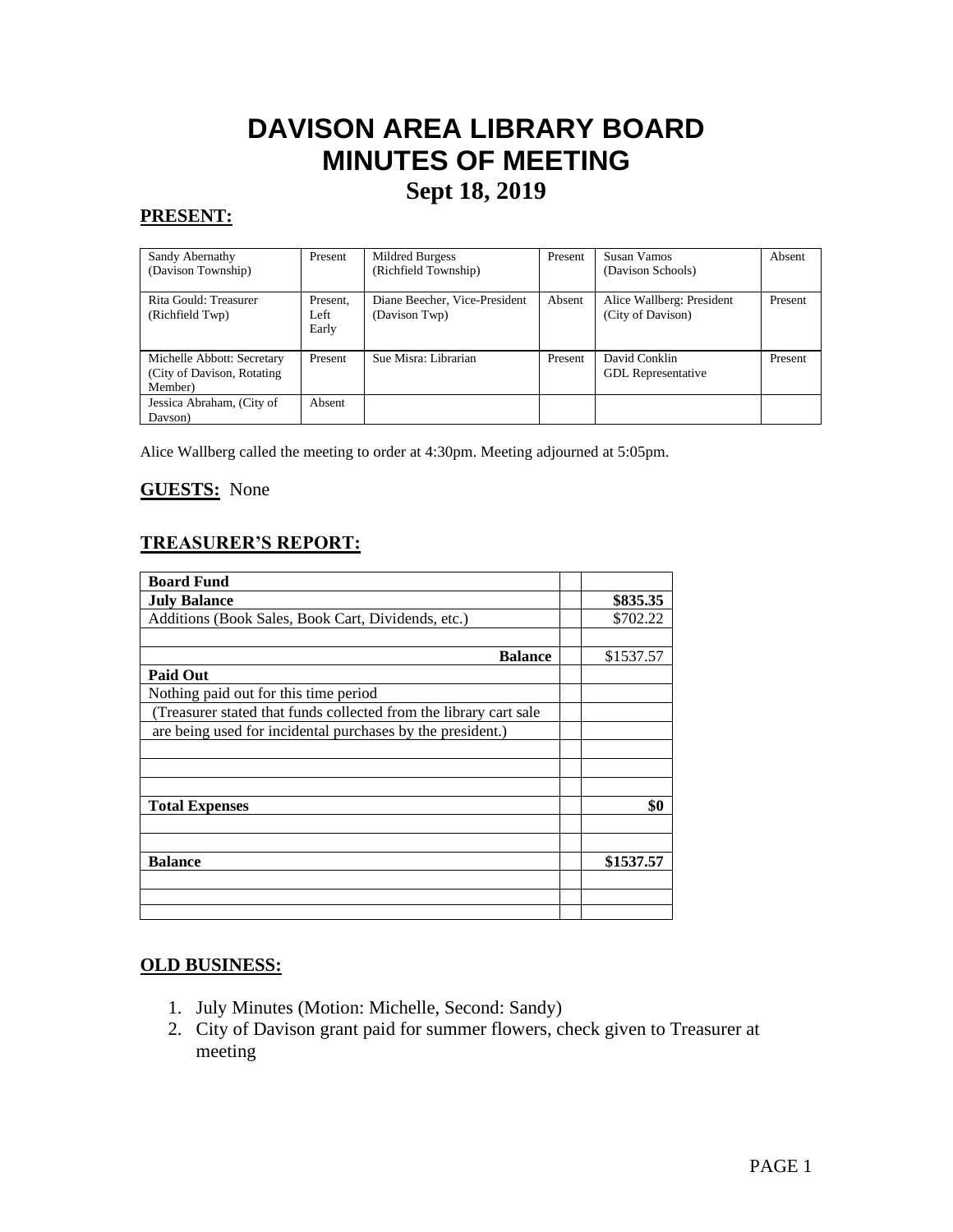### **NEW BUSINESS:**

- 1. Treasurer's Report Approved (Motion: Sandy, Second: Millie, board approved)
- 2. Donation received from Kay Forys in appreciation of story hour cookies
- 3. Librarian's Report (see below)
- 4. Next Book Sale: November 8-10th
- 5. Halloween Party
	- a. Oct  $26^{th}$  @ 2-3pm
	- b. Alice: buy candy
	- c. Michelle: approved to spend up to \$50, will work with mom volunteers to provide Halloween party
- 6. Library needs book drop cart. Sue will get pricing information for the board.
- 7. Book sorting:
	- a. Xerox boxes from the high school
	- b. Alice will contact Library Sale volunteers and ask them if they can sort books
- 8. Next Meeting: Wednesday, November 6th@ 4:00pm

## **LIBRARIAN'S REPORT:**

## **Davison Library Librarian's Report September 18th 2019**

## **Community Relations**:

Our last board meeting was on July  $10<sup>th</sup>$ .

The library Book sale was on July 12 & 13. Our board members worked hard for the book sale. The left over book sale items were picked up by R&B Book store.

I requested the city office to have the book sale sign on the electronic sign. They did that promptly.

Our awesome board members Alice, Sandy and Jessica have been sorting the donated books regularly. Copier boxes for the donated books were brought in by James Wallberg. Alice got cookies and snack bags for the kids.

I received a \$100.00 check donation on September 16th to the Davison Area Library Board from Frances Fory in appreciation for all the goodies the Board provides for the kids.

## **Library Operations**: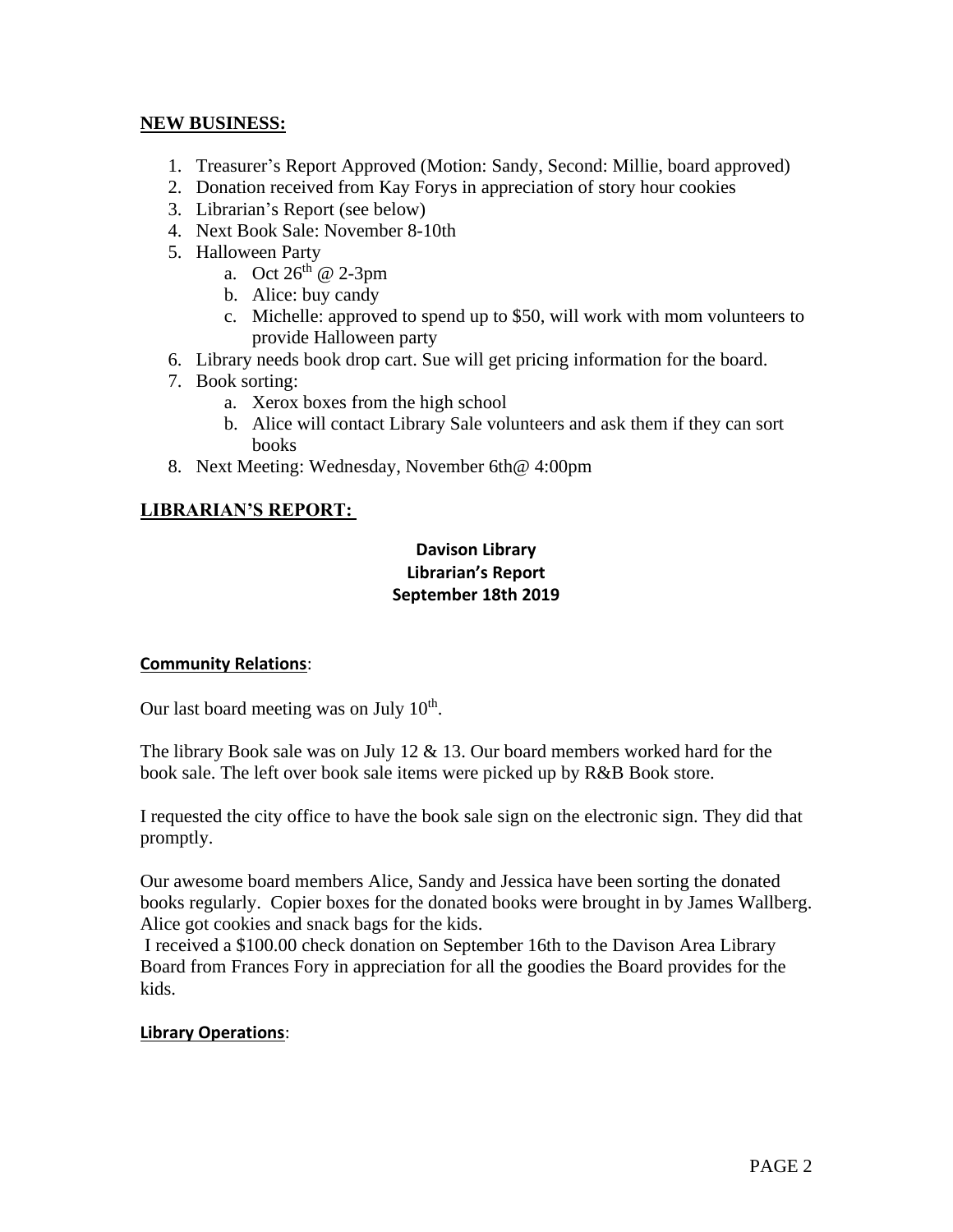Our door counter for July was 9776, August was 9671, We had 2181 self-checkout usage for July, 1798 for August, we had 1134 hours of PC logins in July, 1140 in August. We had 370 WIFI logins for July & 377 WIFI logins for August.

The circulation statistics for July was 14,784, 13,026 for August. The new patrons added in July were 99. In August we added 84 new patrons.

Currently I have 3 volunteers that have been regularly volunteering at the Library. Thanks to Brian, Randy and Gabriel for their time.

We have been receiving lot of new materials from the technical services department.

Weeding was done in the paperback, biography and cook book sections.

Items were checked out from the various displays. Ariana & Zachary worked on the posters and displays.

For the window display we had "What is your favorite thing you do on the weekend?" and "What is your favorite subject"? We had 22 entries.

Collection development is ongoing. Usborne orders were sent to Kara Y. on July 24<sup>th</sup>.

Weeding has been ongoing. 425 items were weeded this month.

89 DVD's were weeded and sent to HQ-TS. 80 Audio books were weeded and given to the book sale. 7 audiobooks were adopted by HQ. 230 cook books that had not circulated were weeded and given to the book sale.

Serials from the last 6 months were weeded by Tech services and the holdings were removed from Sierra.

Julie, has been assisting me in weeding the audio books and duplicate DVD's.

Michael Garcia has been assisting me with weeding the adult non-fiction.

Jean has been diligent in rechecking the patron registration forms.

Michale has been updating the problem emails.

The outdoor marquee signs were changed by Patrick and Zachary.

I attended the GDL-U "Review of Emergency Crisis Cards" on July  $17<sup>th</sup>$ . It was a great refresher. Thanks to Mary & Jerilyn for the updates.

I attended the webinar "Hooray for freedom Part 1, Privacy, confidentiality and intellectual freedom in the library" on July  $11<sup>th</sup>$  sponsored by Library Junction.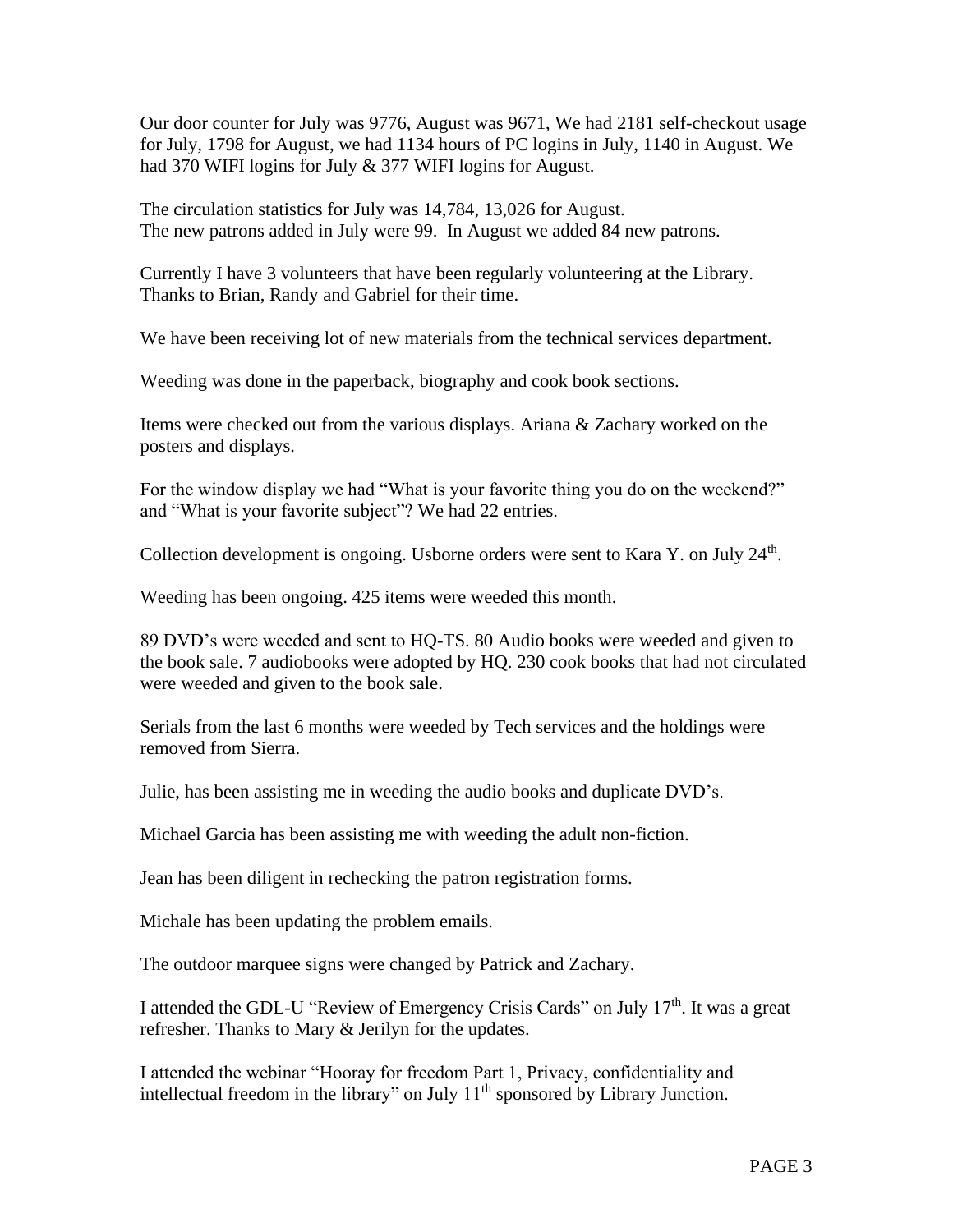I attended the webinar "Adult Book Buzz for fall 2019" sponsored by Library Journal on July  $18^{\text{th}}$ .

I attended the webinar "Library promotion in the digital age" on July  $25<sup>th</sup>$ .

These webinars had valuable information.

I ordered free publications on "Employee benefits and financial planning" by U.S. Department of labor on July 29<sup>th</sup>.

We had the staff picks book display. Items were checked out from the various displays. We had 25 participants for the window display.

I ordered 2019 IRS Tax Forms on August 28<sup>th</sup>.

Branch sub sheets was updated and sent to Mary reflecting the location of the MMLC forms on August

We had the staff picks book, Back to school display and the Window display. Items were checked out from the various displays. We had 25 participants for the window display.

Ariana & Zachary worked on the posters and displays.

For the window display we had "What is your favorite thing you do on the weekend?" and "What do you want for Christmas"? We had 15 entries.

Collection development is ongoing.

Weeding has been ongoing. 235 items were weeded this month.

Jean has been diligent in rechecking the patron registration forms.

Michale has been updating the problem emails whenever he is scheduled at Davison.

The outdoor marquee signs were changed by Patrick and Zachary.

Summer reading materials that were left over were sent back on August 3rd.

The final prize drawing was on August  $3<sup>rd</sup>$ . We had 86 prize winners in the drawing. All the winners were notified on August  $5<sup>th</sup>$ . Patrons were excited to get the calls and receive the prizes.

I attended the webinar "Hooray for freedom Part II, Privacy, confidentiality and intellectual freedom in the library" on August 9<sup>th</sup> sponsored by Library Junction.

Sub sheet was updated on August  $16<sup>th</sup>$  to reflect location of the MMLC forms.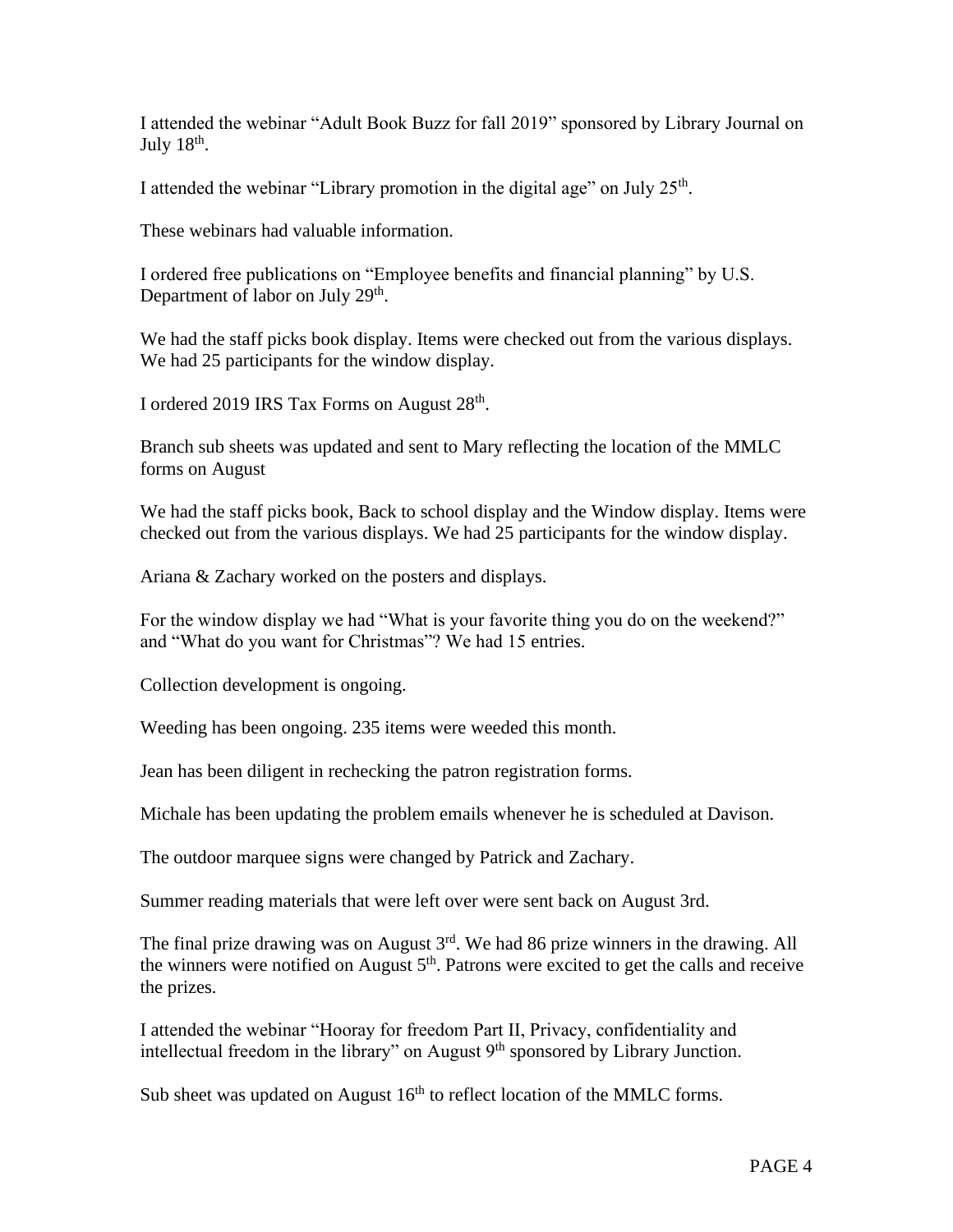I attended the "Diversity Meeting" on August 16th.

I attended the GDL-U "How Do I look" on August 21<sup>st</sup>.

I attended the GDL-U "Budgeting 101" on August 22<sup>nd</sup>.

The GDL-U's were very informative.

We received the Fall Program guides on August 28<sup>th</sup>. The census posters were also received on August 28<sup>th</sup>.

We have been also getting new materials from HQ-TS.

Reference stats for June & September were sent in June and September  $16<sup>th</sup>$ .

I have been stocking the book sale cart in the lobby.

Staff participated in jean days this month.

#### **Staff Recognition**:

I would like to thank all my LA's scheduled this month and my dedicated page staff who worked hard to keep the branch in an impeccable condition and provide great customer service.

#### **Equipment:**

The envisionware print software stopped working on July  $5<sup>th</sup>$ . The server was down on July  $13<sup>th</sup>$ . We did not have Sierra or Internet access from 11 A.M. The IT department were prompt on resolving the issues. We received a new scanner for DAPC # 52 on August  $14<sup>th</sup>$ . We had issues with the self-checkout several times this month. IT was notified and they resolved the issue. On August 19th the self-checkout computer would not allow patrons to pay their fines. Sheila was contacted and she took care of the issue promptly the same day.

#### **Physical Facilities**:

LED lights were replaced in the entire building. The library looks bright.

The carpet molding was replaced on July  $16<sup>th</sup>$  by the DPW department.

We got our new electronic sign on August  $15<sup>th</sup>$ . It is not operational yet.

#### **Groups:**

#### **Weeding Projects**: